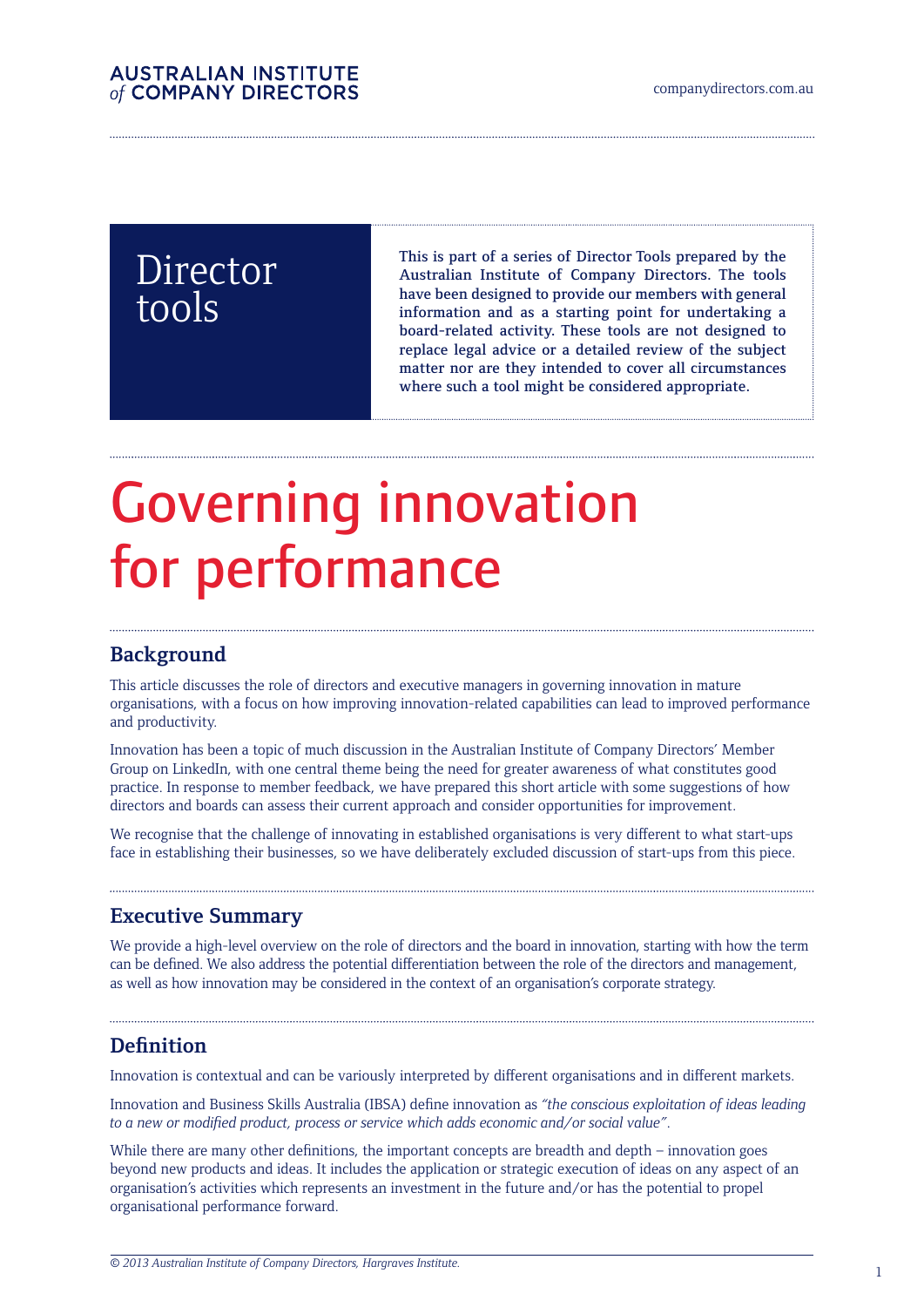## Thoughts on the board's role in innovation

It is generally accepted that a primary role of the board is to set and approve the organisation's strategy and oversee its execution.

In most cases, the role of strategy is to guide long-term direction and achievement of short-term outcomes that will result in competitive advantage and profitability while also safeguarding future prospects.

According to the ASX Corporate Governance Council: "Effective corporate governance structures encourage companies to create value, through entrepreneurship, innovation, development and exploration, and provide accountability and control systems commensurate with the risks involved.' (ASX Corporate Governance Principles and Recommendations)."

According to Allan Ryan of the Hargraves Institute, innovation is a 'servant' or tool of strategy that drives an organisation to achieve better results.

When an organisation is falling short of achieving its short-term strategic objectives or potential, some form of change in strategy or projects may be required. Options available to the board include improving efficiencies, cutting costs, investing in R&D, undertaking mergers and acquisitions or a combination of these. Innovation can improve the prospect of success of any of these options.

Innovation may be consciously thought of as an initiative, or it may be the result of a new approach to any number of strategic initiatives or a culture transformation.

#### **Questions for directors**

As boards or non-executive directors may have a limited opportunity to engage in innovation, they may look to develop governance practices appropriate to their needs and/or to appoint executives and/or consult with advisors to effectively manage both the current and future needs of the organisation.

Within this article, we provide examples of questions that directors can ask to determine their strategic approach to innovation, assess their innovation capabilities and identify potential opportunities for improvement. We consider areas such as frameworks, relationships, practices and decision-making processes.

These questions are framed three ways, reflecting the broad system of governance in mature organisations:

1.Questions individual directors and board members can consider/discuss;

2.Questions directors can discuss with their leadership team; and

3.How directors and organisations engage with their stakeholders.

We have suggested more than 35 questions to encourage a range of different conversations about innovation. Not all questions will be relevant to every organisation – or appropriate for directors to ask – given their organisation's current circumstances and/or level of innovation maturity.

There are many different areas that directors can explore with their leadership teams, organisations and stakeholders to trigger renewed thinking. Ten key questions are offered as a starting point below.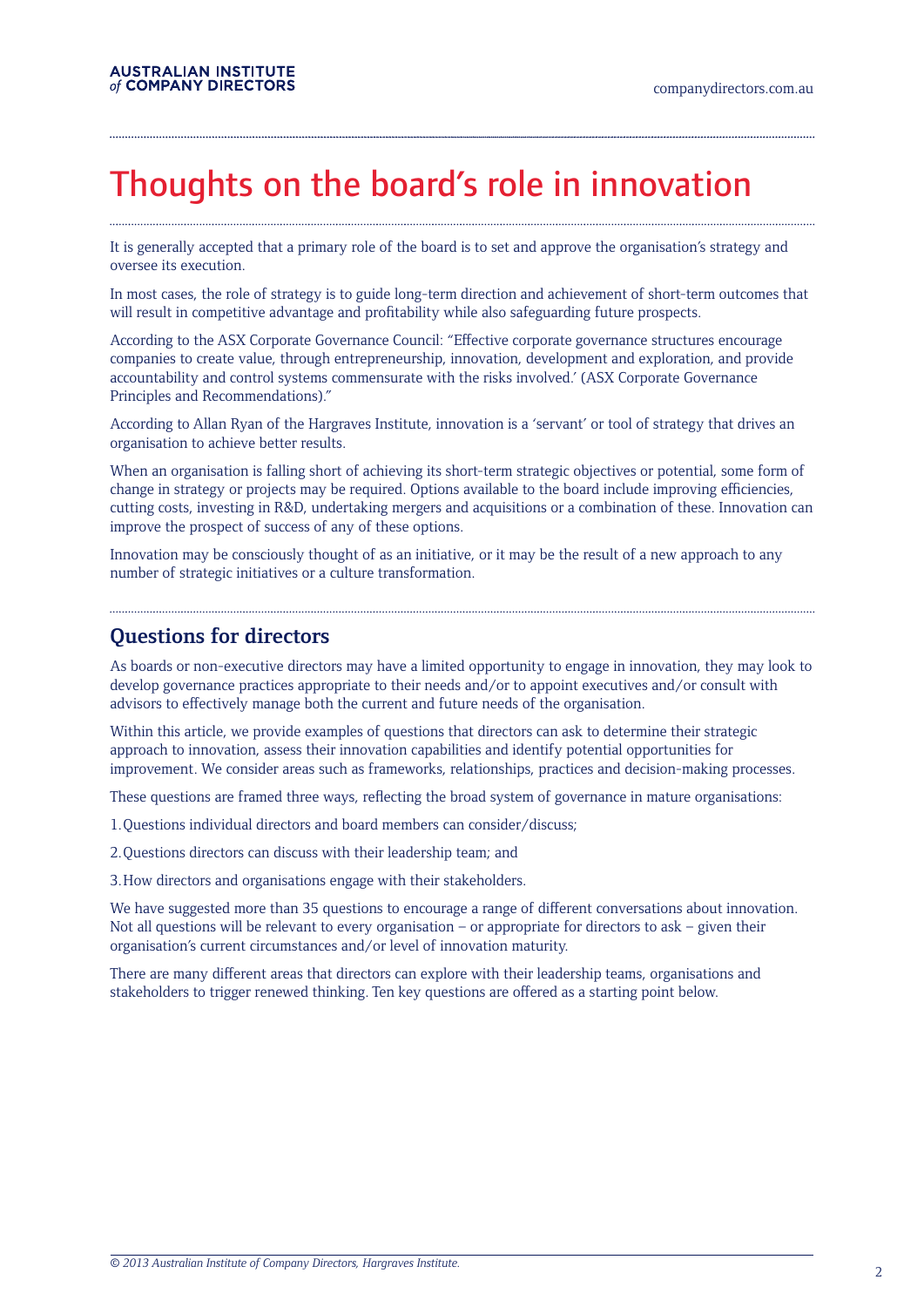# Renewing governance thinking on innovation

| <b>Governance Context</b>    | <b>Starting questions</b>                                                                                      |  |
|------------------------------|----------------------------------------------------------------------------------------------------------------|--|
| Director / board             | What will our customers value most in 3-5 years time?                                                          |  |
|                              | Are we investing today to deliver on our customers' future<br>expectations?                                    |  |
|                              | What future scenarios has management considered?                                                               |  |
|                              | Does our culture encourage and support innovation, idea generation,<br>sharing of ideas and innovative action? |  |
|                              | Are we enabling good ideas to thrive?                                                                          |  |
| Board / Executive Leadership | How will we (board and management) govern and manage the risk<br>of innovation failure?                        |  |
|                              | Do you (management) have a process for generating, testing,<br>implementing and capturing the value of ideas?  |  |
| Stakeholder engagement       | How do we consider suggestions from our shareholders, customers,<br>suppliers, and partners?                   |  |
|                              | Are we actively seeking ideas from our stakeholders?                                                           |  |
|                              | Are stakeholder engagement, collaboration and knowledge-sharing<br>actively encouraged and facilitated?        |  |

Below are some sample questions directors can ask about innovation:

Continue reading for more ideas on questions that directors can consider asking about innovation.

## **Individual directors and board members**

• What investments are we making today that will safeguard our future? What is our strategy for long-term growth and value creation?

- • Do we have visibility of how our management team is considering innovation? Do we need a formal governance framework or set of metrics to provide greater visibility of our innovation-related activities?
- • How is innovation being considered by management? Is management sourcing and assessing ideas and suggestions from our employees and customers?
- • Does our culture encourage and support idea generation, sharing of ideas, experimentation, controlled failure, innovative action and learning? Are we enabling good ideas to thrive?
- • Do we have quality measures in place to provide confidence in the reliability of information that is the basis of our decision-making?
- • Does our strategy and decision-making process allow us to test/act on new ideas/make agile decisions?
- • How much consideration is given to ideas before they are presented to the board for discussion (are we given the opportunity to hear a range of big ideas before management invest in business cases)?
- • What budget will be allocated to strategic or other innovation-related projects?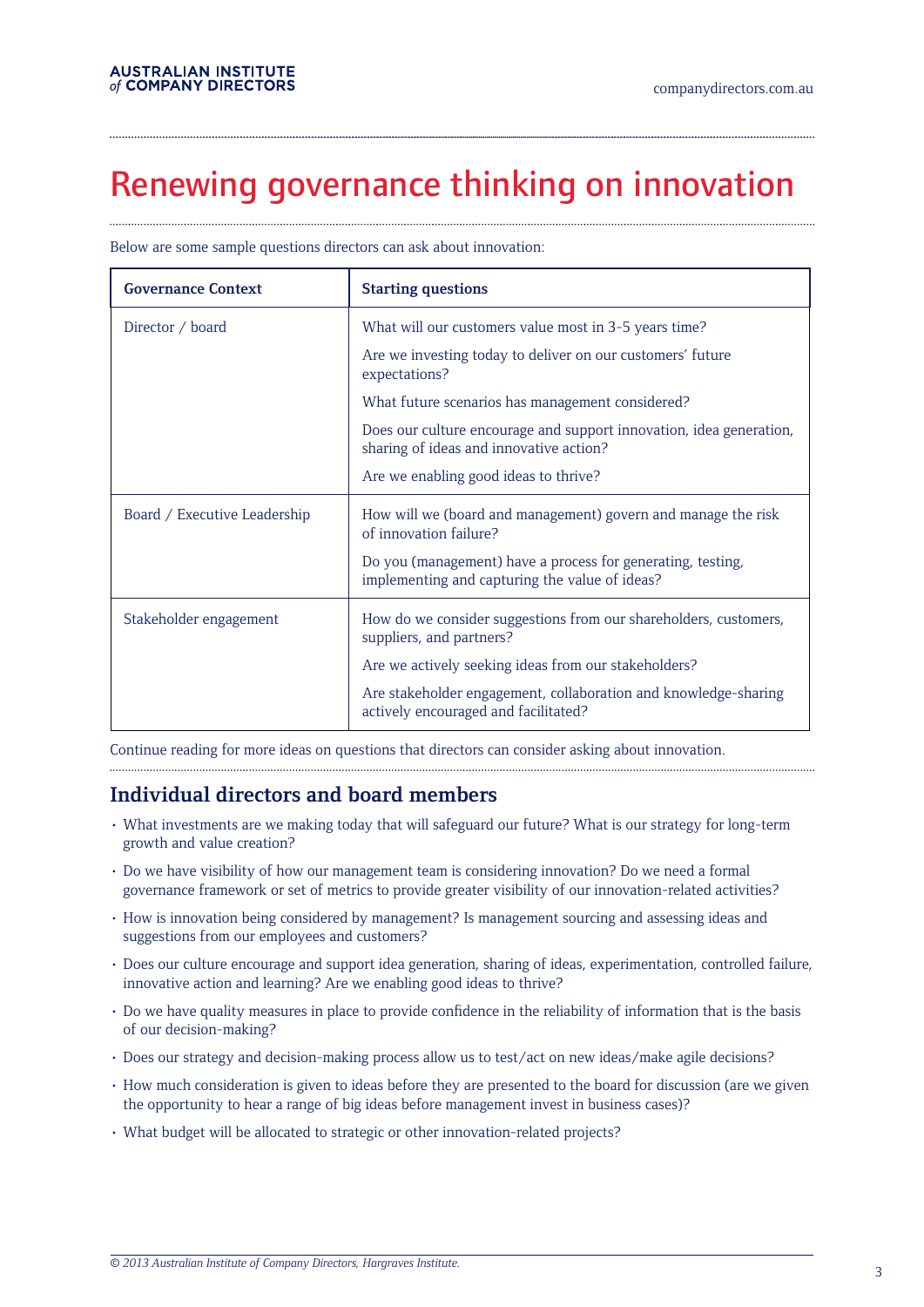## **AUSTRALIAN INSTITUTE**<br>of COMPANY DIRECTORS

- • Does management perceive the board as a reporting 'mechanism' only, or a resource to tap into for new ideas?
- • Would a board sub-committee encourage greater innovation or enable us to provide more effective oversight (without additional bureaucracy)?
- • Should we consider innovation as a desired skill set in our board skills matrix/when considering suitable candidates for board vacancies?

### **Directors with the organisation's leadership team**

Directors may consider or discuss some of these questions with the leadership team:

- Do we have a shared understanding of what the future holds?
- • Are our activities and KPIs appropriately aligned with our strategy? If not, what needs to change?
- • How will innovation be considered in our strategy workshop(s) and board meetings?
- • Is fear of the board's response to an idea (before analysis is done) preventing ideas from being shared?
- • Are we considering new ways of undertaking our business-as-usual activities or strategic initiatives?
- • How will we manage the risk of innovation failure?
- Are we looking at our investment portfolio from multiple dimensions?
- • Do you have a process for generating, testing, implementing and capturing the value of ideas? What is our process of discovery?
- • What evidence/assumptions are our business cases/decisions based upon? (Considered in relation to a specific project)
- What prior experience are we basing decisions on? What new insights do we have into current issues?
- • How do we consider/allocate budget to new high-risk/high-impact, projects?
- • Are we taking advantage of potential opportunities to work with government organisations or access government grants?
- • Do our business cases consider at what point we re-scope, stop or inject additional resources into projects (if projects are not meeting outcomes)?
- • What resources are required for innovation process and action? Is there a need for a process of securing budget for ideas outside the normal budget cycle?
- Are we open to creative or radical ideas, even if they do not at first seem to be aligned with 3-5 year strategy? Do we need a shift in thinking on some of our established operations?

### **Engaging with organisational stakeholders**

- • How do we consider suggestions from our shareholders, customers, suppliers, and partners? Are we maximising stakeholder engagement to identify new opportunities?
- • Are stakeholder engagement, collaboration and knowledge-sharing actively encouraged and facilitated?
- • Are we leveraging our own networks (as directors) to come up with new ideas? To who can we introduce our board and executive for new inspiration?
- How are partnerships and collaboration used to encourage innovation?
- What initiatives are we undertaking to strengthen our connection to stakeholders?
- • Are we bringing together disparate people or creating the opportunity for 'chance encounters' in new networks?
- • Can we be more transparent about our experiments that failed and our learnings from them?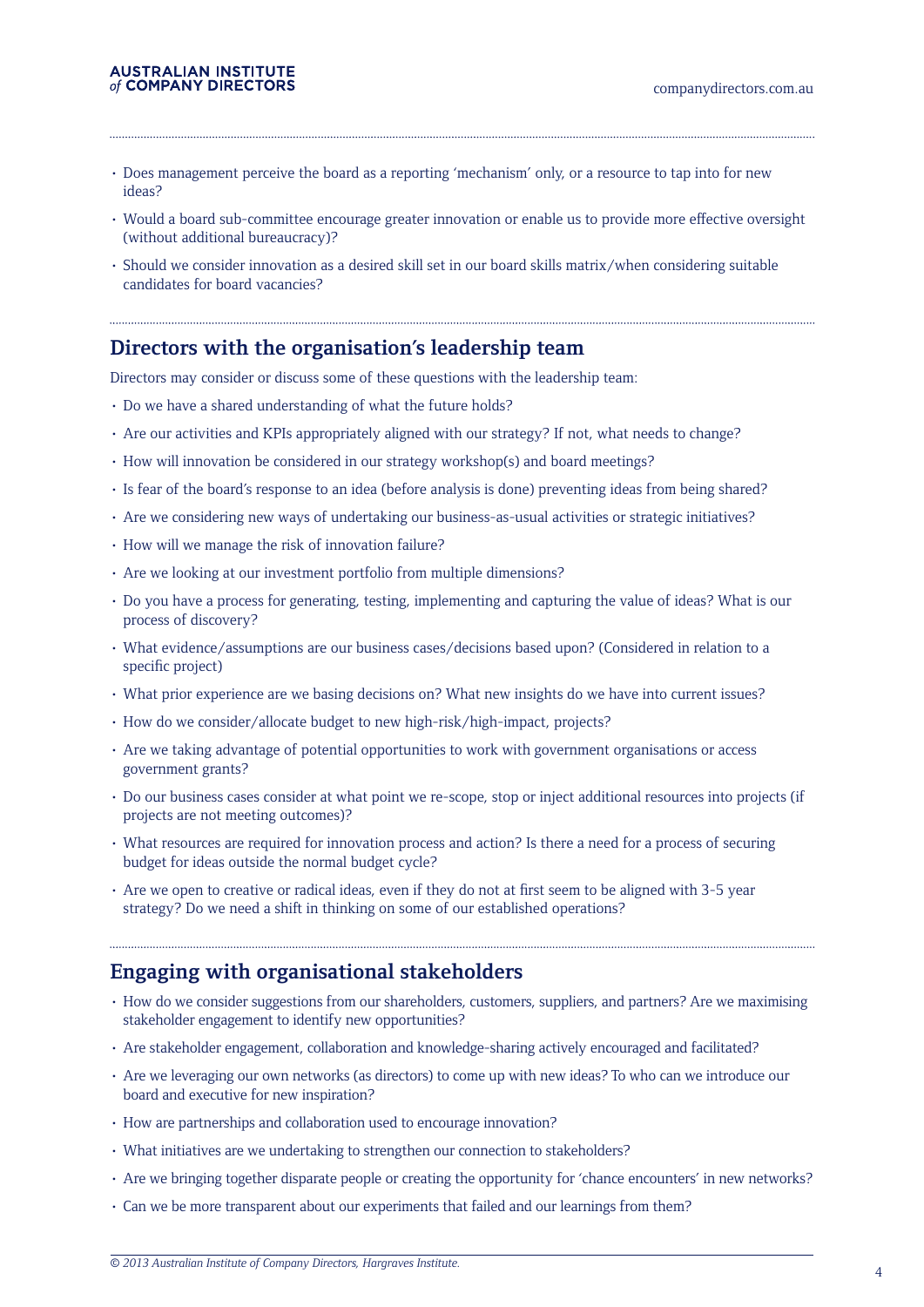# Appendix 1

# $\frac{\text{Hargraves}}{\text{LNS TUTUTE}}$

## **Hargraves Institute: Principles of Innovation**

The Hargraves Institute has developed eight principles of innovation for organisations which align with general good governance principles and can support organisations to assess and enhance their innovation capability.

#### **Leadership and People**

Principle 1: Enterprise leadership has a genuine commitment to innovation performance and recognition; and

Principle 2: Empowers all people and teams and provides fast and regular feedback.

#### **Innovation Process**

Principle 3: Enterprises execute through a simple, accessible and disciplined innovation process; and

Principle 4: Proactively manage risk and support learning from both failure and success

#### **Innovation Action**

Principle 5: Enterprises explicitly link vision and strategy to innovation with ownership and accountability; and

Principle 6: Provide resources when needed for innovation.

#### **Collaboration**

Principle 7: Enterprises/teams proactively connect with all stakeholders; and

Principle 8: Encourage cooperation and challenges both internally and externally.

#### **Balanced innovation**

The Hargraves Institute also suggests that organisations consider the concept of 'balanced innovation'. Leaders need to consider whether their strategy is enabling the organisation to both respond to current stakeholder demands, while also securing their ability to serve what stakeholders will demand in the future.

According to the Hargraves Institute, there are two questions to ask which reflect an organisation's level of 'innovation maturity'. These are shown in the matrix below.

Are we:

|                         | ' Reactive    | <b>Proactive</b> |
|-------------------------|---------------|------------------|
| doing the right things? | Resilience    | Agility          |
| doing things right?     | Fire-fighting | Competency       |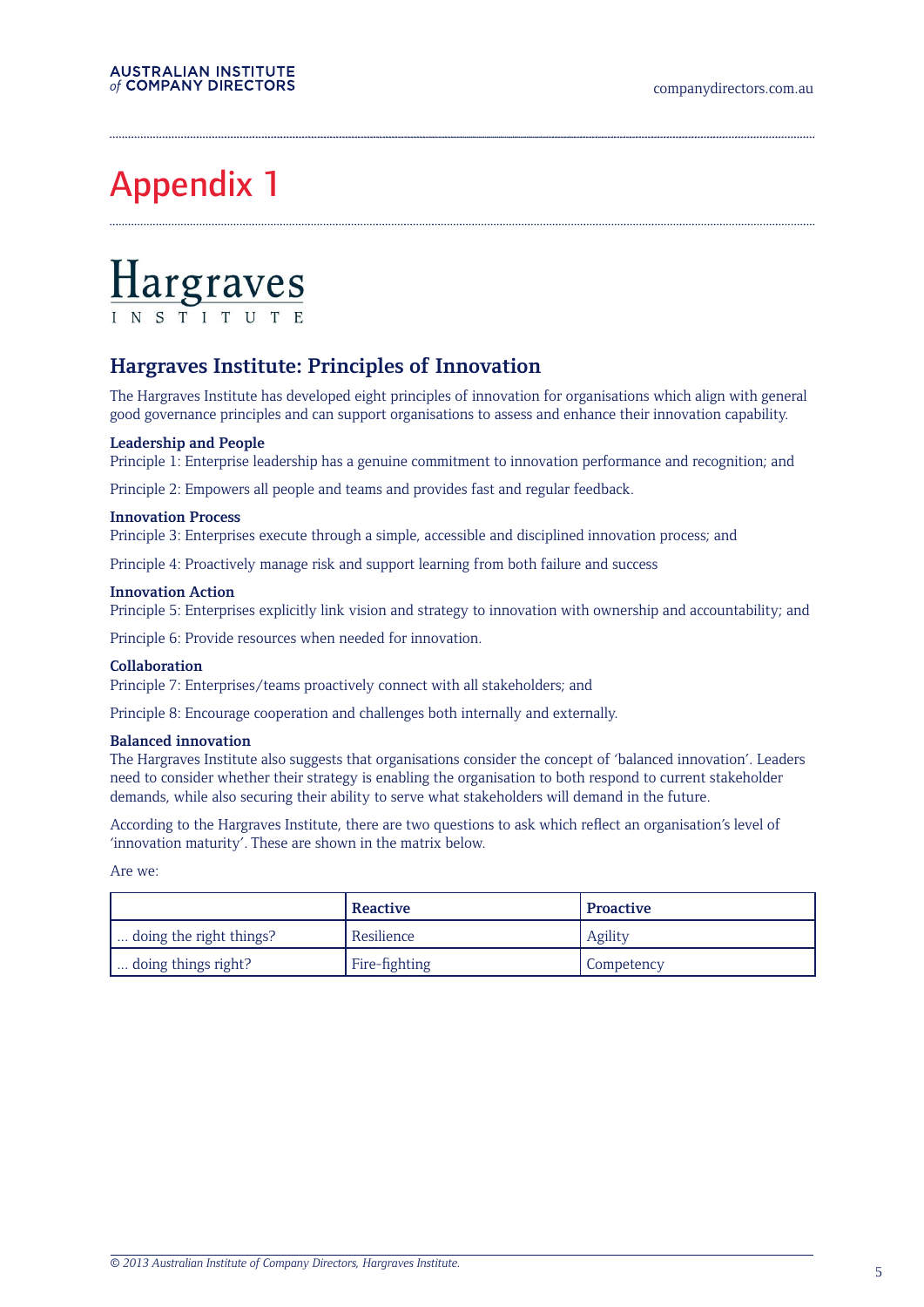# Appendix 2

In his Masters dissertation 'Systems of Innovation' (Gould, 2000), Doug Gould MAICD described another framework by which boards may consider innovation. Gould's research identified seven factors that form part of innovation systems, which create the acronym ExPPERTT:

- • Experimentation: Structure, culture, reward system, idea generation, feedback mechanisms
- Priorities: Leadership and strategy
- Perspective: Stakeholder feedback
- • Empowered people
- • Risk management
- • Teams
- • Tension

# Appendix 3

What are some example innovation measures?

- New product/service sales
- • Number of new products/services introduced
- • Employee engagement in innovation process
- • Where (which department, stakeholders) new ideas (executed) came from

## Further reading and tools

Innovation and Business Skills Australia (IBSA), Innovation Inside

Hargraves Institute for Innovation

The Thinking Corporation, Test your organization's ability to innovate

Cap Gemini, 'The Digital Advantage: How Digital Leaders Outperform their Peers in Every Industry', 2012

IBM and NIEIR, 'Reinventing Australian Enterprises for the Digital Economy', 2013

Kelley, B., Innovation excellence, 'Top 50 Innovation Twitter Sharers of 2013', August 2013

#### **Social media**

Search for, or follow #innovation on Twitter